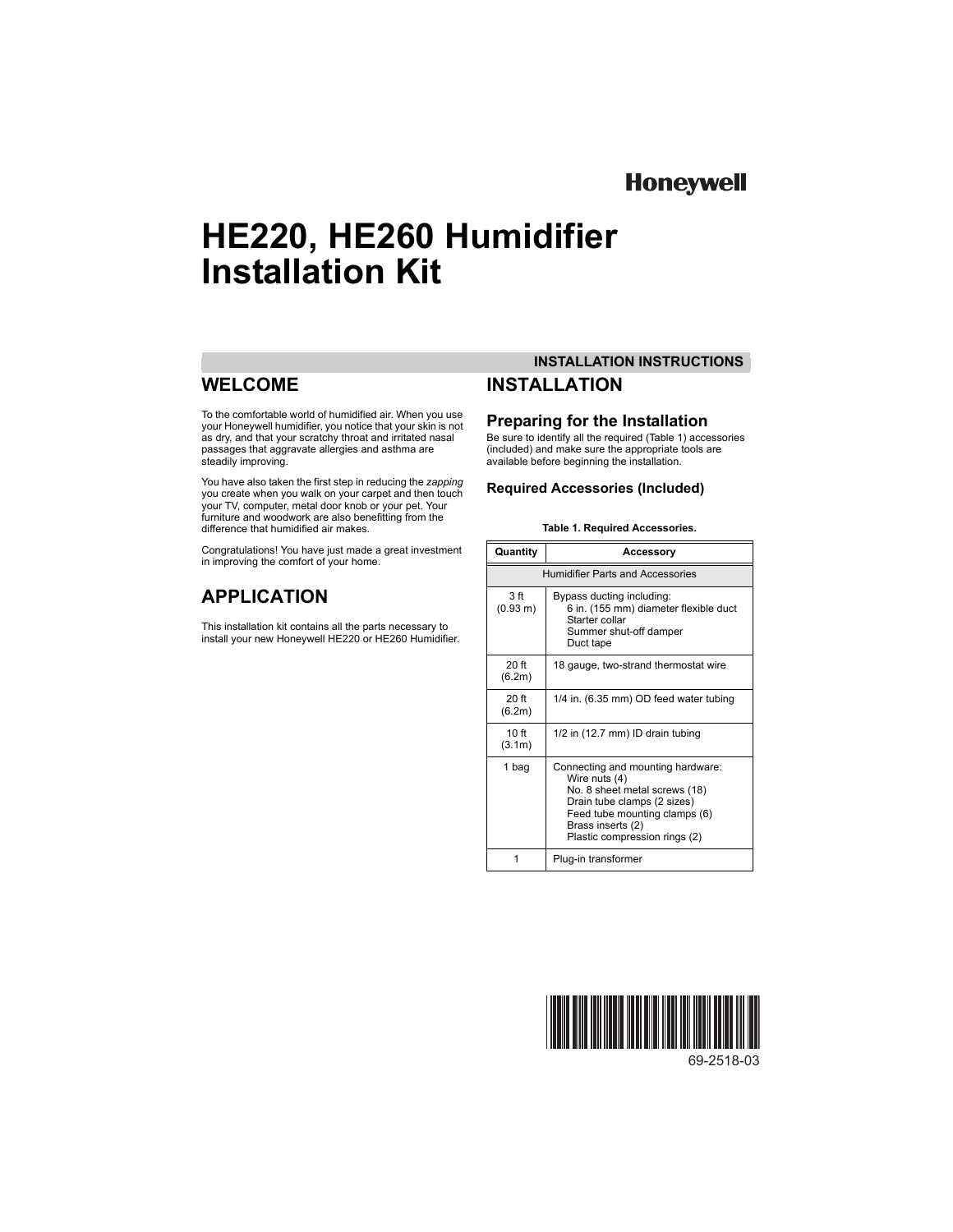#### **Table 1. Required Accessories.**

| Quantity                            | Accessory                             |  |  |
|-------------------------------------|---------------------------------------|--|--|
| Air Pressure Switch and Accessories |                                       |  |  |
| 2                                   | Black rubber gasket<br>M27302         |  |  |
| 2                                   | <b>Tubing Fitting Elbow</b><br>M27323 |  |  |
| 1                                   | 10 ft. Tubing, 1/4 in. ID             |  |  |
| 1                                   | Air Pressure Switch (Fig. 10)         |  |  |
| $\overline{c}$                      | Screws, #8 x 3/4 in. sheet metal      |  |  |
| 2                                   | <b>Terminal Adaptor</b>               |  |  |

### **Required Tools**

Tools required for installation include:

- Tin snip.
- Screwdriver.
- Adjustable or open-end wrench.
- Drill, punch or awl.
- Level.
- 3/4-in. Sheet Metal Drill Bit

### **Determining Best Location for Humidifier**

- Select a location for the humidifier on the supply (warm air stream) or the return plenum. See Fig. 1.
- Select a location for the bypass on the opposite plenum. The sidewalls of the humidifier are interchangeable to allow bypass duct mounting on either side of the humidifier.
- Select a location that cannot damage the air conditioner A-coil during installation.
- Select a location where the 6 ft (1.86m) of 6 in. (155 mm) duct provided is adequate to connect the humidifier to the bypass.
	- Do not locate the humidifier or bypass on a furnace body.
	- Allow adequate clearance in front of and above the humidifier so you can easily remove the cover to perform routine maintenance.
	- Mount humidifier at least 3 in. (78 mm) above the furnace body to allow adequate space for the solenoid valve and drain line.
	- Mount humidifier in a conditioned space to prevent freezing.



**Fig. 1. Typical humidifier installation locations.**

### **Selecting Water Supply Location**

- Use either hard or soft water in the humidifier and either hot or cold water. The water flow rate, with the humidifier running, is 3.5 gal/hr (13 liters/hr) to flush the pad and provide moisture for evaporation.
- Make sure that the 20 ft (6.2m) of feed water tubing provided is adequate to connect the water supply (saddle valve) with the humidifier solenoid valve.

### **Locating Closest Floor Drain**

- Select location with access to a floor drain to provide drainage for air conditioner condensation and humidifier drainage.
- If you do not have a drain available, we recommend that you install the Honeywell Whole House Drum or Disk Humidifier.
- Make sure that the 10 ft (3.1m) of drain tubing is adequate to reach from the humidifier drain connection to the floor drain.

Mount the switch at least 6 in. (152 mm) upstream from an elbow or junction, and at least 15 in. (381 mm) downstream from an elbow or junction. Locate the switch on the opposite side of the duct from the air entrance. (See Fig. 1-3 in S688 Installation Instructions.)

### **Selecting Location for Humidistat**

- Select a location for the humidistat on the return plenum or on the wall in the living space.
	- Mounting on the return plenum is the easiest installation for the control wiring circuit.

For return duct mounting, the humidistat should be mounted upstream from the humidifier or bypass so that it is properly sensing the relative humidity of the living space. Locate the control at least 8 in. (203 mm) upstream from the humidifier in the return air duct. (See Fig 2.)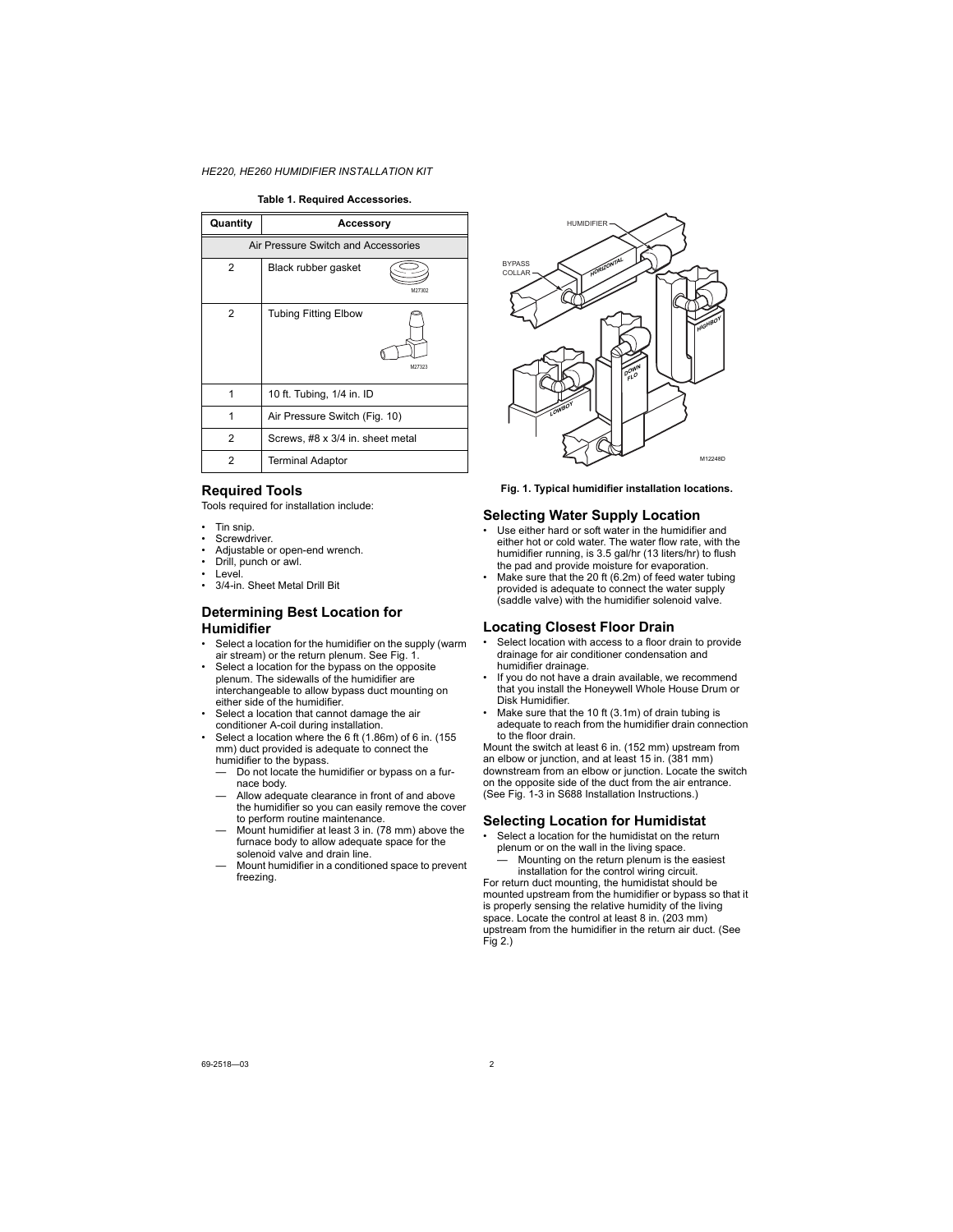

**Fig. 2. Selecting duct location for humidistat.**

### **Locating Closest 120V Electrical Outlet**

• Select location with access to an outlet. If not available, contact an electrician to have one installed. Make sure that the 20 ft (6.2m) of thermostat wire is adequate to reach from the humidifier solenoid, to the sail switch, to the humidistat, to the plug-in transformer in the outlet.

### **INSTALLING HUMIDIFIER**

## **WARNING**

**Hazardous Voltage. Can cause personal injury or equipment damage.**

Do not cut or drill into any air conditioning or electrical accessory.

## **CAUTION**

**Sharp Edges Installation Hazard. Can cause personal injury.** Wear gloves and safety glasses.

- **1.** Turn off power to the air handing system at the circuit breaker.
- **2.** Draw a level line on the plenum in the location chosen for the humidifier. (Leveling assures optimal humidifier performance.)
- **3.** Locate the template in the Humidifier Installation Instructions.
- **4.** Tape the template in position and trace around the template.
- **5.** Remove the template and carefully cut the rectangular opening.
- **6.** Disassemble the humidifier; remove the cover and take out the humidifier pad assembly. See Fig. 3.
- NOTE: Sidewalls are interchangeable for either left or right bypass installation. To change direction, remove the screws holding each sidewall, reverse sidewall locations, and reinstall the screws.



**Fig. 3. Disassembling humidifier.**

- **7.** Make sure the humidifier housing is level, then position it in the opening so the plastic tabs are in place on the *lower sheet metal edge* of the opening. Use pliers, as necessary, to flatten cut edges. See Fig. 4.
- **8.** Secure the humidifier housing to the opening at the top and bottom using sheet metal screws.



**Fig. 4. Installing humidifier on duct.**

- **9.** Use the 6 in. (155 mm) starter collar as a template to mark the opening for the bypass.
- **10.** Carefully cut the opening for a 6 in.(155 mm) starter collar. See Fig. 5. Use a drill, punch or awl to start the cut in the middle of the circle. Cut in an outward spiral to assist in controlling the cut.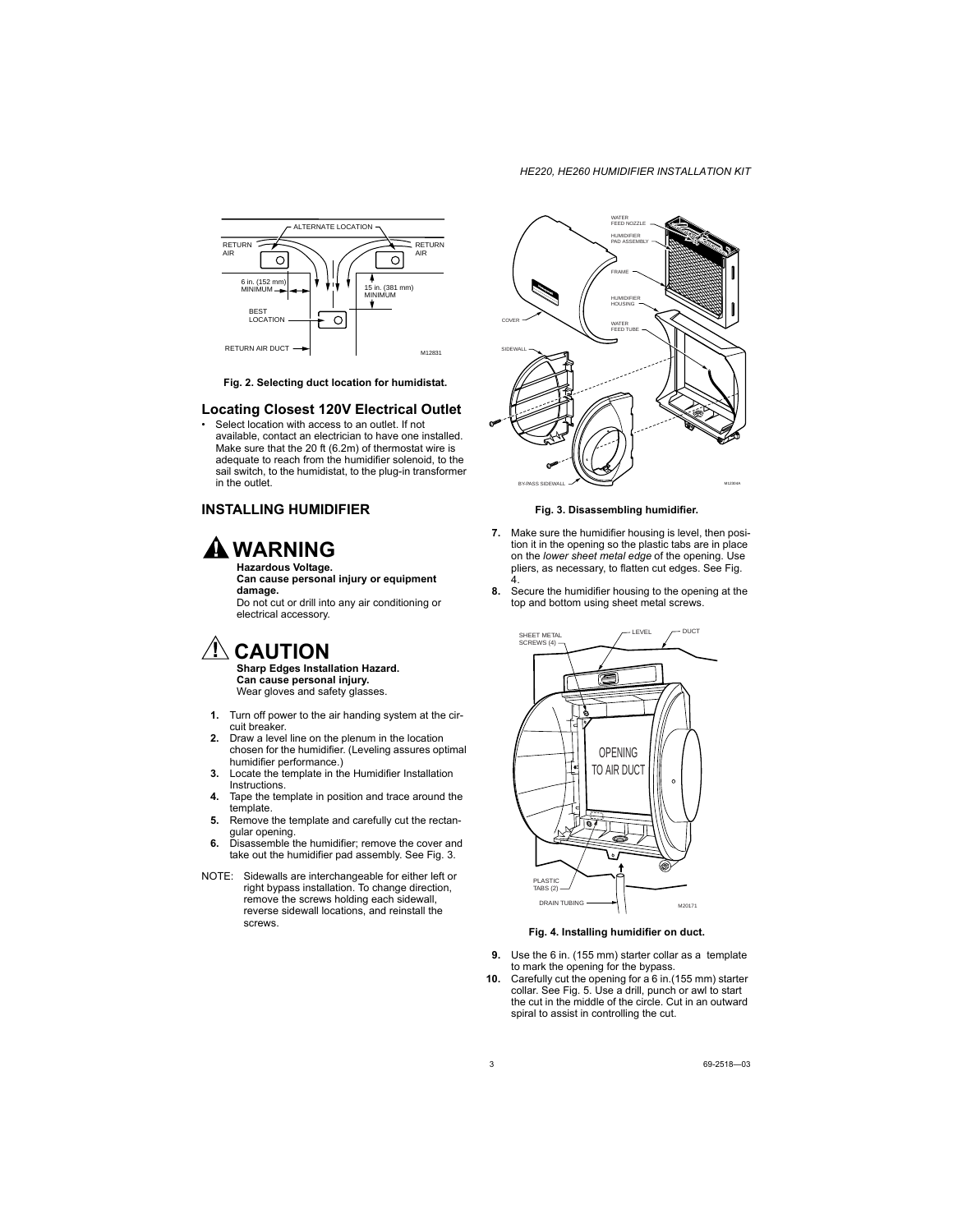

**Fig. 5. Cutting bypass opening.**

**11.** Assemble the summer shutoff damper into the starter collar. Verify that the damper rotates freely between the open and closed positions. Make sure handle will be accessible. Mark the damper closed position as summer and the open position as winter. See Fig. 6.



#### **Fig. 6. Installing the starter collar.**

- **12.** Remove liner to expose foam adhesive. Position starter collar over opening.
- **13.** Using sheet metal screws, connect starter collar to the duct and bypass duct from humidifier to starter collar. Be sure to secure the collar to the duct with sheet metal screws. See Fig. 7.





#### *IMPORTANT*

*To avoid sagging and stress on humidifier, add support if ducting is longer than 4 ft (1.25m).* 

- **14.** Seal the duct connections with duct tape.<br>**15.** Reinstall the humidifier pad assembly in t
- **15.** Reinstall the humidifier pad assembly in the humidifier housing.

#### *IMPORTANT*

*Be sure to reconnect the water feed tube and ensure that the tube is not pinched or kinked.*

**16.** Hinge the cover in place and secure with the thumbscrew located at the bottom of the cover.

## **Connecting the Plumbing**

- **1.** Shut off the water.
- **CAUTION Chemical Hazard.**

**Can cause personal injury or equipment damage.** Do not use any line connected to an air conditioner.

Do not use gas line.

- **2.** First, connect 1/4-in. line to the humidifier's solenoid valve, located at the bottom of the humidifier.
	- a. Remove the compression nut.
	- b. Discard the brass ring, replacing it with the plastic ring.
	- c. Install the brass insert into the end of the tubing.
	- d. Insert the tubing into the solenoid valve fitting and support the valve while tightening the compression nut.
- NOTE: Do not over-tighten the compression nut. Moderate tightness prevents leaking.
	- **3.** Use the saddle valve (included) to tap into the water supply line at the location selected. See Fig. 8. If tapping into galvanized pipe, drain line and pre-drill 3/17-in. tap for saddle valve.
- NOTE: The saddle valve is not designed to regulate water flow. The valve is either open or closed.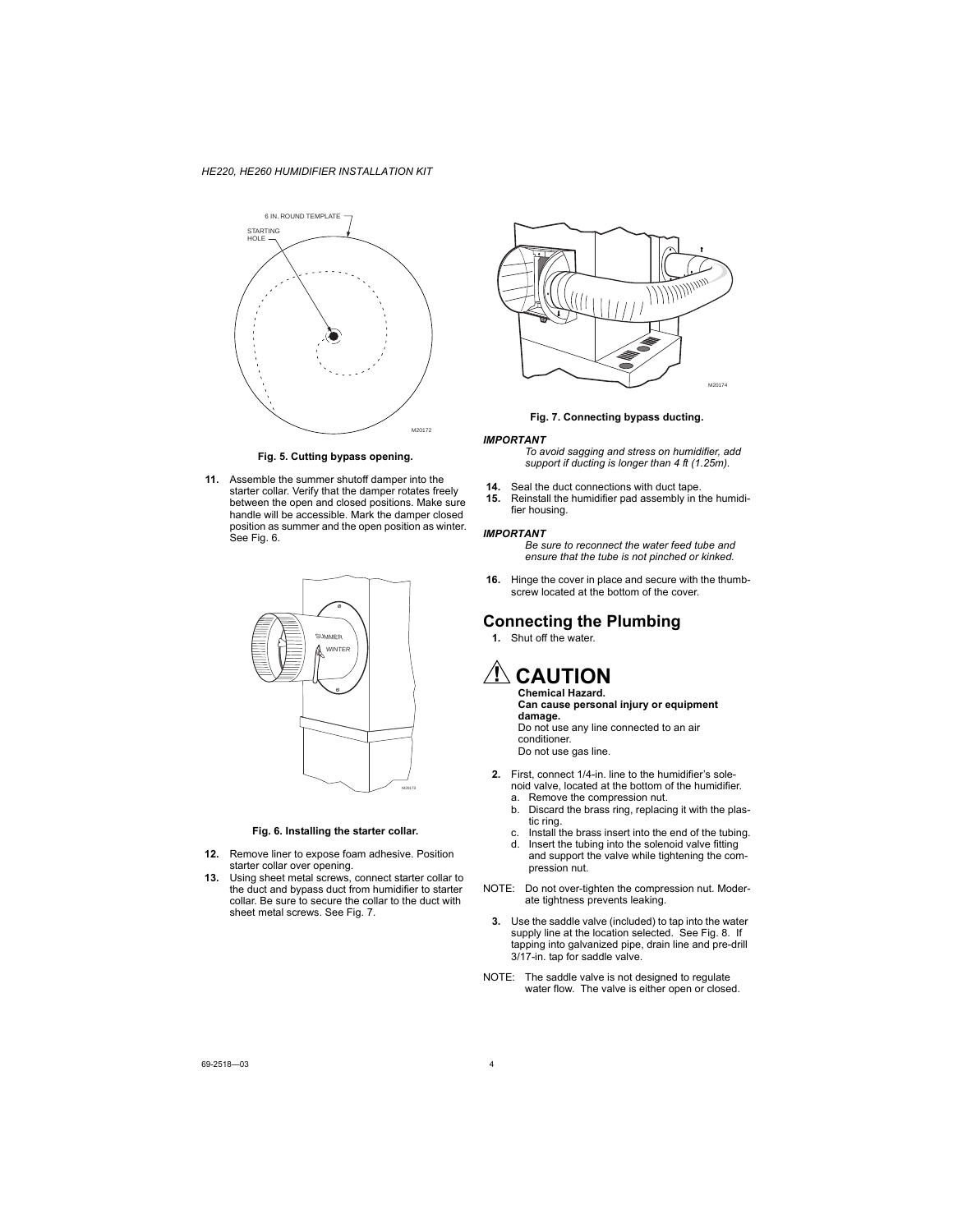#### *IMPORTANT*

*To prevent debris from clogging the solenoid inline filter, be sure to install the saddle valve handle pointing toward the ceiling.*



**Fig. 8. Installing feed tubing.**

- **4.** Use 1/4-in. (6mm) OD tubing and connect the saddle valve to the inlet side of the solenoid valve on the humidifier (See Fig. 9).
- **5.** Repeat step 2, a d for saddle valve fitting.
- NOTE: Cut tubing to correct length so the tubing terminates at the drain.



**Fig. 9. Installing the drain tubing.**

## **Air Pressure Switch Installation**

#### *IMPORTANT*

*Do not install the switch in an area where temperature exceeds rating of -40F to 190F (-40C to 88C)*

- **1.** Disconnect power from the humidifier before installing.
- **2.** Mount the switch vertically with pressure connectors facing down, using provided self-tapping screws to secure the switch to the duct.

#### *IMPORTANT*

*Calibration accuracy requires that the switch be mounted vertically (as pictured in Fig. 10).*



**Fig. 10. Pressure switch—oriented vertically.**

**3.** The return duct is recommended, however the switch can also be mounted to the supply duct.



M27303 **SUPPLY DUCT INSTALL** - AIR LINE ONLY TO TAP A, CONNECTED TO THE + PORT ON THE AIR FLOW SWITCH **RETURN DUCT INSTALL** - AIR LINE ONLY TO TAP B, CONNECTED TO THE – PORT ON THE AIR FLOW SWITCH **SUPPLY/RETURN DUCT INSTALL** - AIR LINE CONNECTED TO BOTH THE + AND – PORTS ON THE AIR FLOW SWITCH

#### **Fig. 11. Mounting the pressure switch.**

- **4.** Cut a 3/4-in. diameter hole in the duct within 10 feet of the switch to ensure the provided tubing reaches the pressure tap elbow.
- **5.** Insert the black rubber gasket into the duct hole.
- **6.** Connect the tubing to the tubing fitting elbow and insert the tubing fitting elbow into the black rubber gasket.
- **7.** Connect the other end of the tubing to the applicable pressure connection on the switch.
	- e. Black connection if installed on the supply
	- f. Grey connection if installed on the return
	- g. Both grey and black if installed on both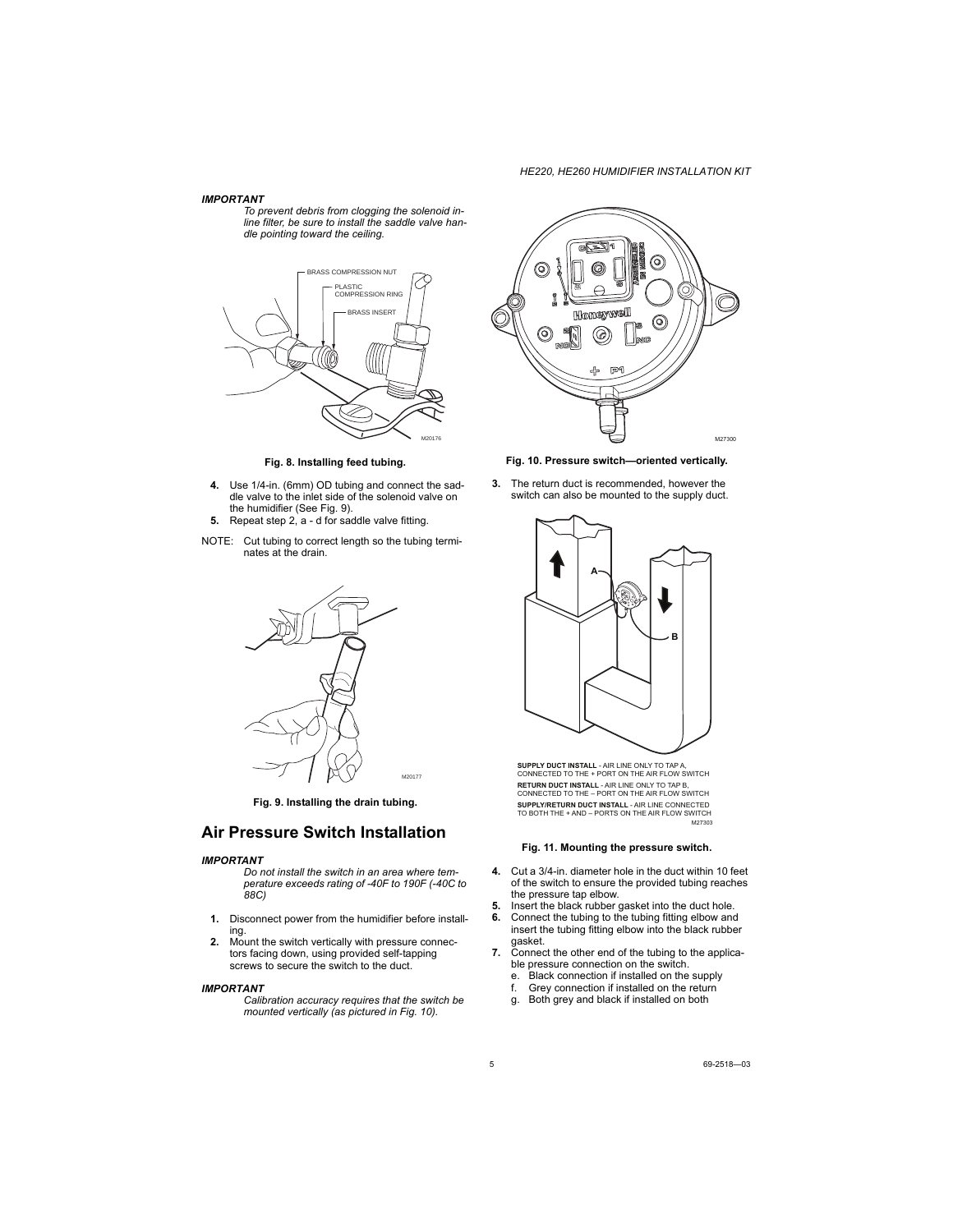#### *IMPORTANT*

*With low-speed airflow or variable speed systems it is recommended to run tubing to both the supply and return ducts.*



#### **Fig. 12. Install tubing.**

You may cut the tubing to fit the connection length between the tubing fitting elbow and switch. It is also recommended to secure the hose to existing structures to avoid accidental disconnection.

## **INSTALLING HUMIDISTAT**

## **Mounting Duct**

- **1.** Apply the template to the duct location chosen for the humidistat. Make sure the template is level before drilling the holes.
- **2.** Refer to the template (provided with the H8909 Humidistat Installation Instructions) to drill the control assembly opening and mounting holes for the H8908.
- **3.** Remove the H8908 case from the base.
- **4.** Position the foam gasket on the H8908 base.
- **5.** Position the base on the duct with the arrow up.
- **6.** Secure the base to the duct using the four
- 1 in. (25 mm) mounting screws provided with humidistat.
- **7.** Connect the low-voltage wires to the leads and replace the H8908 case. See Fig. 14.
- NOTE: For wall mounting instructions, see the H8908 Installation Instructions.



**Fig. 13. Humidistat base and rear view.**

## **WIRING**

## **CAUTION Hazardous Voltage.**

**Can cause personal injury or equipment damage.**

Disconnect power supply before installing or servicing equipment.

#### *IMPORTANT*

*All wiring must comply with applicable local code, ordinances and regulations.*

Wire the humidifier solenoid valve, pressure switch, humidistat and transformer.See Fig. 15







#### **Fig. 15. Close-up of pressure switch wiring.**

- **1.** Run the two-strand thermostat wire from the humidifier to the transformer, from the transformer to the humidistat, and from the humidistat to the pressure switch.
- **2.** Cut lengths of thermostat wire to reach between components, leaving adequate wire at both ends for connections.
- NOTE: Transformer, humidistat and pressure switch can be wired in any order.
	- **3.** At the humidifier, connect the black and white conductors to the two black humidifier wires.
	- **4.** At the transformer, connect both black conductors to the two transformer terminals. Use a wire nut to connect together the two white conductors.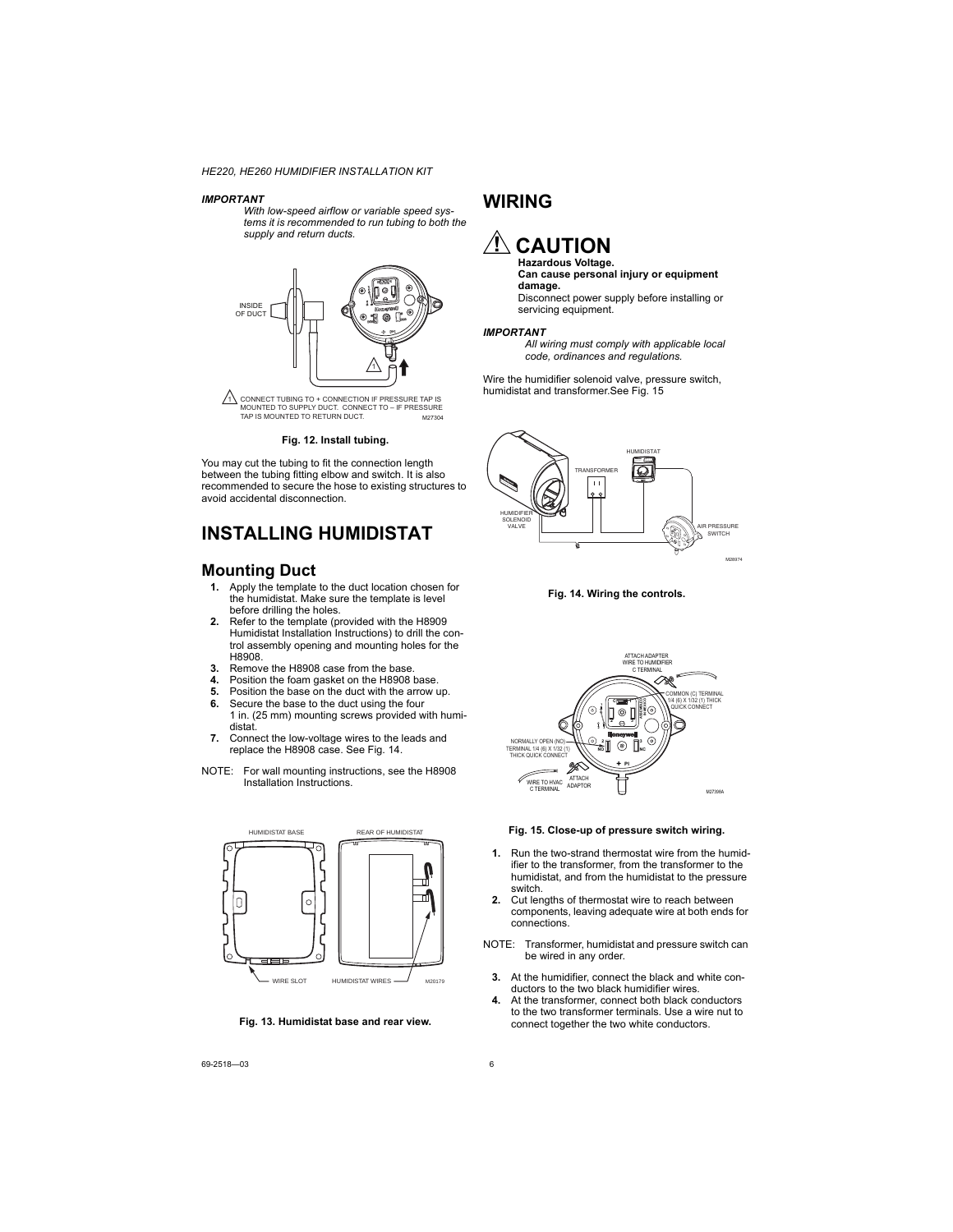**5.** At the humidistat, connect both black conductors to the two humidistat terminals. Use a wire nut to connect together the two white conductors.

## **TESTING HUMIDIFIER OPERATION**

## **Checklist**

- **Humidifier is level.**
- $\square$  Starter collar is secured with sheet metal screws.
- □ Summer shut-off damper is open (in winter position).
- Control wiring was reviewed using circuit diagram.
- **Transformer** is plugged in.
- $\Box$  Feed line has no kinks.
- $\square$  Drain line slopes continuously down and ends at floor drain.
- Water hose inside humidifier is connected to PerfectFlow™ water distribution tray.

After installation use the following steps to check the humidifier operation:

- **1.** Turn on the power and the water supply
- **2.** Turn the H8908 Humidity Control to On and turn on the heat by setting the thermostat to 10ºF (6ºC) above room temperature.

#### *IMPORTANT*

*The furnace blower must be on in to activate the humidifier.*

- **3.** Make sure that water is flowing out of the drain hose. If water does not flow, see Troubleshooting Your Humidifier section.
- **4.** Check for leaks.
- **5.** Reset the thermostat and H8908 Humidity Control to a comfortable setting for automatic operation.